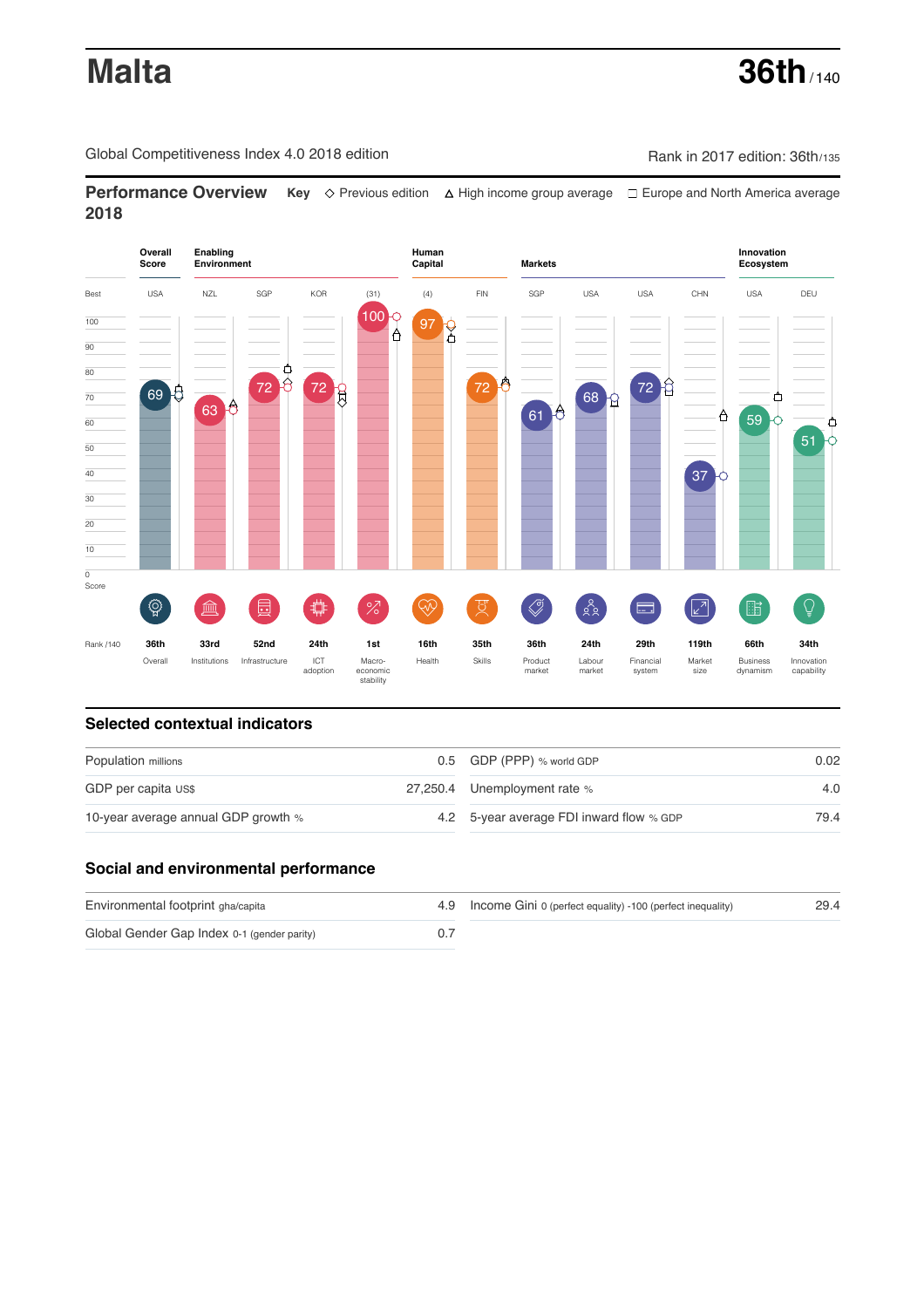## **Malta 36th**/140

| <b>Index Component</b>                                                   | Value          | Score *              | Rank/140       | <b>Best Performer</b>       |
|--------------------------------------------------------------------------|----------------|----------------------|----------------|-----------------------------|
| 寙<br>Pillar 1: Institutions 0-100 (best)                                 |                | 63.5 $\sqrt{ }$      | 33             | <b>New Zealand</b>          |
| 1.01 Organized crime 1-7 (best)                                          | 5.7            | 78.8 ↑               | 17             | Finland                     |
| 1.02 Homicide rate /100,000 pop.                                         | 0.9            | $98.5 =$             | 28             | Multiple (9)                |
| 1.03 Terrorism incidence 0 (very high) -100 (no incidence)               | 99.9           | 99.9 $\sqrt{ }$      | 68             | Multiple (24)               |
| 1.04 Reliability of police services 1-7 (best)                           | 4.3            | 55.7 $\sqrt{ }$      | 74             | Finland                     |
| 1.05 Social capital 0-100 (high)                                         | 63.8           | $63.8 =$             | $\overline{7}$ | Australia                   |
| 1.06 Budget transparency 0-100 (best)                                    | 50.0           | $50.0 =$             | 77             | Multiple (2)                |
| 1.07 Judicial independence 1-7 (best)                                    | 4.2            | 54.0 $\sqrt{ }$      | 56             | Finland                     |
| 1.08 Efficiency of legal framework in challenging regulations 1-7 (best) | 3.8            | 46.4 ↑               | 45             | Finland                     |
| 1.09 Freedom of the press 0-100 (worst)                                  | 27.4           | 72.6 ↓               | 52             | Norway                      |
| 1.10 Burden of government regulation 1-7 (best)                          | 3.9            | 48.4 ↑               | 37             | Singapore                   |
| 1.11 Efficiency of legal framework in settling disputes 1-7 (best)       | 3.7            | 45.6 ↑               | 65             | Singapore                   |
| 1.12 E-Participation Index 0-1 (best)                                    | 0.85           | 84.8 ↑               | 38             | Multiple (3)                |
| 1.13 Future orientation of government 1-7 (best)                         | 4.6            | 60.2 $\uparrow$      | 23             | Singapore                   |
| 1.14 Incidence of corruption 0-100 (best)                                | 56.0           | 56.0 ↑               | 41             | New Zealand                 |
| 1.15 Property rights 1-7 (best)                                          | 5.1            | 68.6 ↓               | 34             | Finland                     |
| 1.16 Intellectual property protection 1-7 (best)                         | 4.9            | 65.5 $\sqrt{ }$      | 34             | Finland                     |
| 1.17 Quality of land administration 0-30 (best)                          | 12.5           | $41.7 =$             | 89             | Singapore                   |
| 1.18 Strength of auditing and reporting standards 1-7 (best)             | 5.6            | $77.4 \; \downarrow$ | 22             | Finland                     |
| 1.19 Conflict of interest regulation 0-10 (best)                         | 5.7            | $57.0 =$             | 65             | Multiple (2)                |
| 1.20 Shareholder governance 0-10 (best)                                  | 6.7            | $67.0 =$             | 32             | Kazakhstan                  |
|                                                                          | $\overline{a}$ | $71.7 +$             | 52             |                             |
| 囩<br>Pillar 2: Infrastructure 0-100 (best)                               |                |                      |                | Singapore                   |
| 2.01 Road connectivity index 0-100 (best)                                | n/a            | n/a                  | n/a            | <b>United States</b>        |
| 2.02 Quality of roads 1-7 (best)                                         | 3.2            | 37.3 $\uparrow$      | 105            | Singapore                   |
| 2.03 Railroad density km of roads/square km                              | n/a            | n/a                  | n/a            | Multiple (20)               |
| 2.04 Efficiency of train services 1-7 (best)                             | 4.4            | 56.1 $\sqrt{ }$      | 32             | Switzerland                 |
| 2.05 Airport connectivity score                                          | 23,551.5       | 41.8 $\sqrt{ }$      | 80             | Multiple (8)                |
| 2.06 Efficiency of air transport services 1-7 (best)                     | 5.4            | 73.2 ↓               | 31             | Singapore                   |
| 2.07 Liner Shipping Connectivity Index 0-157.1 (best)                    | 48.2           | 48.2 ↓               | 31             | Multiple (4)                |
| 2.08 Efficiency of seaport services 1-7 (best)                           | 4.7            | 61.8 $\sqrt{ }$      | 35             | Singapore                   |
| 2.09 Electrification rate % pop.                                         | 100.0          | $100.0 =$            | 1              | Multiple (66)               |
| 2.10 Electric power transmission and distribution losses % output        | 7.6            | 96.3 $\sqrt{ }$      | 48             | Multiple (9)                |
| 2.11 Exposure to unsafe drinking water % pop.                            | 0.6            | $100.0 =$            | 13             | Multiple (23)               |
| 2.12 Reliability of water supply 1-7 (best)                              | 5.7            | 77.9 ↓               | 45             | Switzerland                 |
| Pillar 3: ICT adoption 0-100 (best)                                      |                | 72.4 ↑               | 24             | Korea, Rep.                 |
| 3.01 Mobile-cellular telephone subscriptions /100 pop.                   | 130.0          | $100.0 =$            | 41             | Multiple (68)               |
| 3.02 Mobile-broadband subscriptions /100 pop.                            | 102.5          | n/a                  | 24             | <b>United Arab Emirates</b> |
| 3.03 Fixed-broadband Internet subscriptions /100 pop.                    | 42.1           | 84.2 ↑               | 5              | Switzerland                 |
| 3.04 Fibre Internet subscriptions /100 pop.                              | 2.2            | n/a                  | 46             | Korea, Rep.                 |
| 3.05 Internet users % pop.                                               | 77.3           | 77.3 ↑               | 37             | Iceland                     |
| ℅<br>Pillar 4: Macroeconomic stability 0-100 (best)                      | -              | $100.0 =$            | 1              | Multiple (31)               |
| 4.01 Inflation annual % change                                           | 1.1            | $100.0 =$            | 1              | Multiple (74)               |
| 4.02 Debt dynamics 0-100 (best)                                          | 100.0          | $100.0 =$            | 1              | Multiple (36)               |
| Qÿ<br>Pillar 5: Health 0-100 (best)                                      | 1              | 96.6 $\uparrow$      | 16             | Multiple (4)                |
| 5.01 Healthy life expectancy years                                       | 70.9           | $96.6$ ↑             | 15             | Multiple (4)                |
| 섯<br>Pillar 6: Skills 0-100 (best)                                       | -              | $72.4 \; \downarrow$ | 35             | Finland                     |
| 6.01 Mean years of schooling Years                                       | 10.9           | $72.6 =$             | 43             | Finland                     |
| 6.02 Extent of staff training 1-7 (best)                                 | 4.3            | 54.8 $\sqrt{ }$      | 45             | Switzerland                 |
| 6.03 Quality of vocational training 1-7 (best)                           | 4.5            | 58.3 $\sqrt{ }$      | 41             | Switzerland                 |
| 6.04 Skillset of graduates 1-7 (best)                                    | 4.9            | 64.5 ↑               | 26             | Switzerland                 |
| 6.05 Digital skills among population 1-7 (best)                          | 4.8            | 63.4 $\sqrt{ }$      | 38             | Sweden                      |
| 6.06 Ease of finding skilled employees 1-7 (best)                        | 3.7            | 45.3 $\sqrt{ }$      | 100            | <b>United States</b>        |
| 6.07 School life expectancy Years                                        | 15.9           | 88.3 ↑               | 37             | Multiple (9)                |
| 6.08 Critical thinking in teaching 1-7 (best)                            | 4.0            | 50.1 $\sqrt{ }$      | 37             | <b>United States</b>        |
| 6.09 Pupil-to-teacher ratio in primary education Ratio                   | 13.0           | $92.4$ ↑             | 33             | Multiple (6)                |
|                                                                          |                |                      |                |                             |